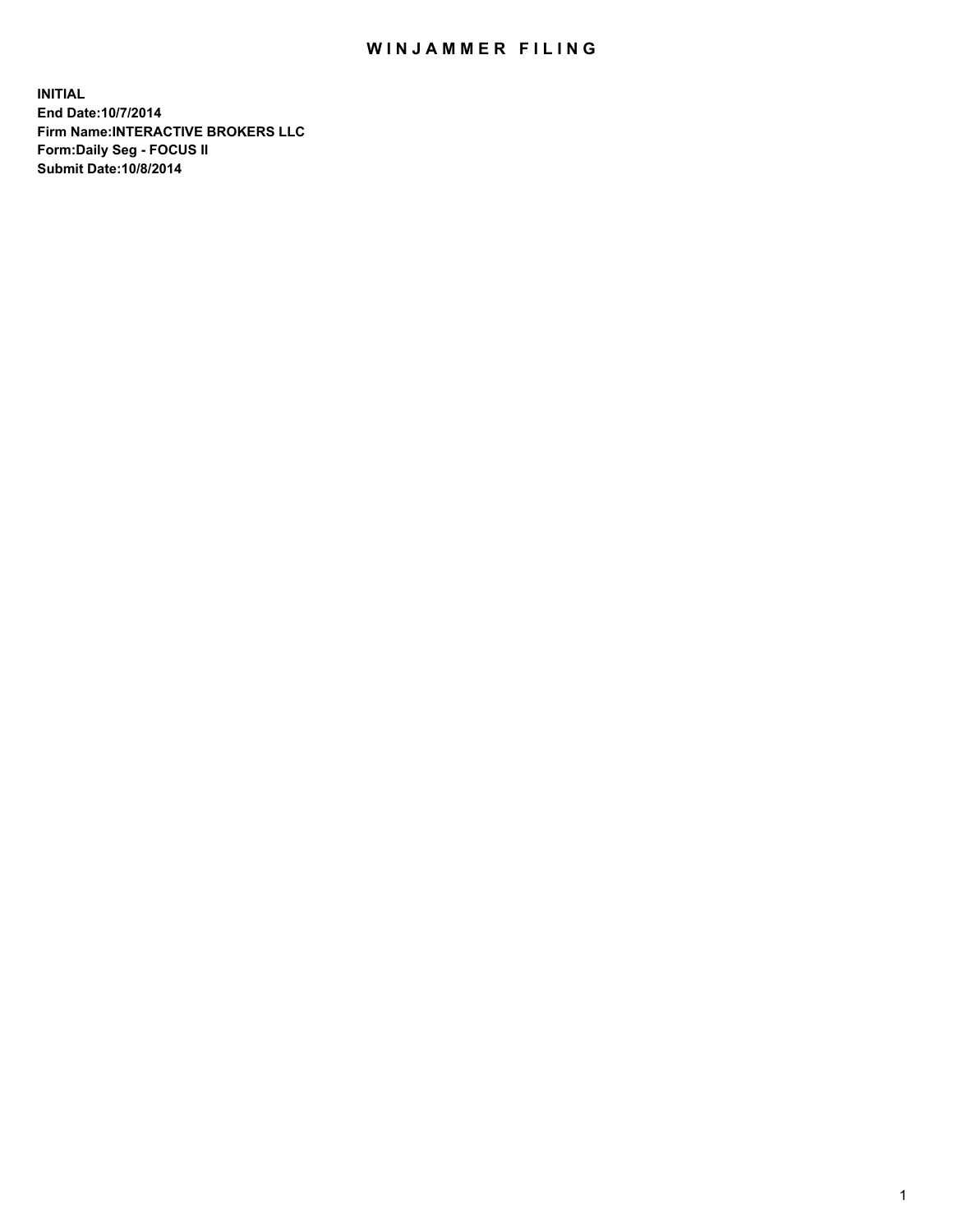## **INITIAL End Date:10/7/2014 Firm Name:INTERACTIVE BROKERS LLC Form:Daily Seg - FOCUS II Submit Date:10/8/2014 Daily Segregation - Cover Page**

| Name of Company<br><b>Contact Name</b>                                            | <b>INTERACTIVE BROKERS LLC</b><br><b>Michael Ellman</b> |
|-----------------------------------------------------------------------------------|---------------------------------------------------------|
| <b>Contact Phone Number</b>                                                       | 203-422-8926                                            |
| <b>Contact Email Address</b>                                                      | mellman@interactivebrokers.co                           |
|                                                                                   | $\underline{\mathbf{m}}$                                |
|                                                                                   |                                                         |
| FCM's Customer Segregated Funds Residual Interest Target (choose one):            |                                                         |
| a. Minimum dollar amount: ; or                                                    | $\overline{\mathbf{0}}$                                 |
| b. Minimum percentage of customer segregated funds required:% ; or                | 0                                                       |
| c. Dollar amount range between: and; or                                           | 155,000,000 245,000,000                                 |
| d. Percentage range of customer segregated funds required between:% and%.         | 00                                                      |
| FCM's Customer Secured Amount Funds Residual Interest Target (choose one):        |                                                         |
| a. Minimum dollar amount: ; or                                                    | $\overline{\mathbf{0}}$                                 |
| b. Minimum percentage of customer secured funds required:% ; or                   | 0                                                       |
| c. Dollar amount range between: and; or                                           | 80,000,000 120,000,000                                  |
| d. Percentage range of customer secured funds required between:% and%.            | 00                                                      |
|                                                                                   |                                                         |
| FCM's Cleared Swaps Customer Collateral Residual Interest Target (choose one):    |                                                         |
| a. Minimum dollar amount: ; or                                                    | $\overline{\mathbf{0}}$                                 |
| b. Minimum percentage of cleared swaps customer collateral required:% ; or        | $\underline{\mathbf{0}}$                                |
| c. Dollar amount range between: and; or                                           | 0 <sub>0</sub>                                          |
| d. Percentage range of cleared swaps customer collateral required between:% and%. | 0 <sub>0</sub>                                          |
| Current ANC:on                                                                    | 2,511,613,951 07-OCT-2014                               |
| <b>Broker Dealer Minimum</b>                                                      | 350,017,000                                             |
| Debit/Deficit - CustomersCurrent AmountGross Amount                               |                                                         |
| Domestic Debit/Deficit                                                            | <u>2,991,591</u>                                        |
| Foreign Debit/Deficit                                                             | 3,153,774 0                                             |
| Debit/Deficit - Non CustomersCurrent AmountGross Amount                           |                                                         |
| Domestic Debit/Deficit                                                            | 0 <sub>0</sub>                                          |
| Foreign Debit/Deficit                                                             | 0 <sub>0</sub>                                          |
| Proprietary Profit/Loss                                                           |                                                         |
| Domestic Profit/Loss                                                              | $\overline{\mathbf{0}}$                                 |
| Foreign Profit/Loss                                                               | $\underline{\mathbf{0}}$                                |
| Proprietary Open Trade Equity                                                     |                                                         |
| Domestic OTE                                                                      | <u>0</u>                                                |
| Foreign OTE                                                                       | <u>0</u>                                                |
| <b>SPAN</b>                                                                       |                                                         |
| <b>Customer SPAN Calculation</b>                                                  | 1,119,402,111                                           |
| Non-Customer SPAN Calcualation                                                    | 19,130,944                                              |
| <b>Proprietary Capital Charges</b>                                                | 0                                                       |
| Minimum Dollar Amount Requirement                                                 | 20,000,000 [7465]                                       |
| Other NFA Dollar Amount Requirement                                               | 21,484,769 [7475]                                       |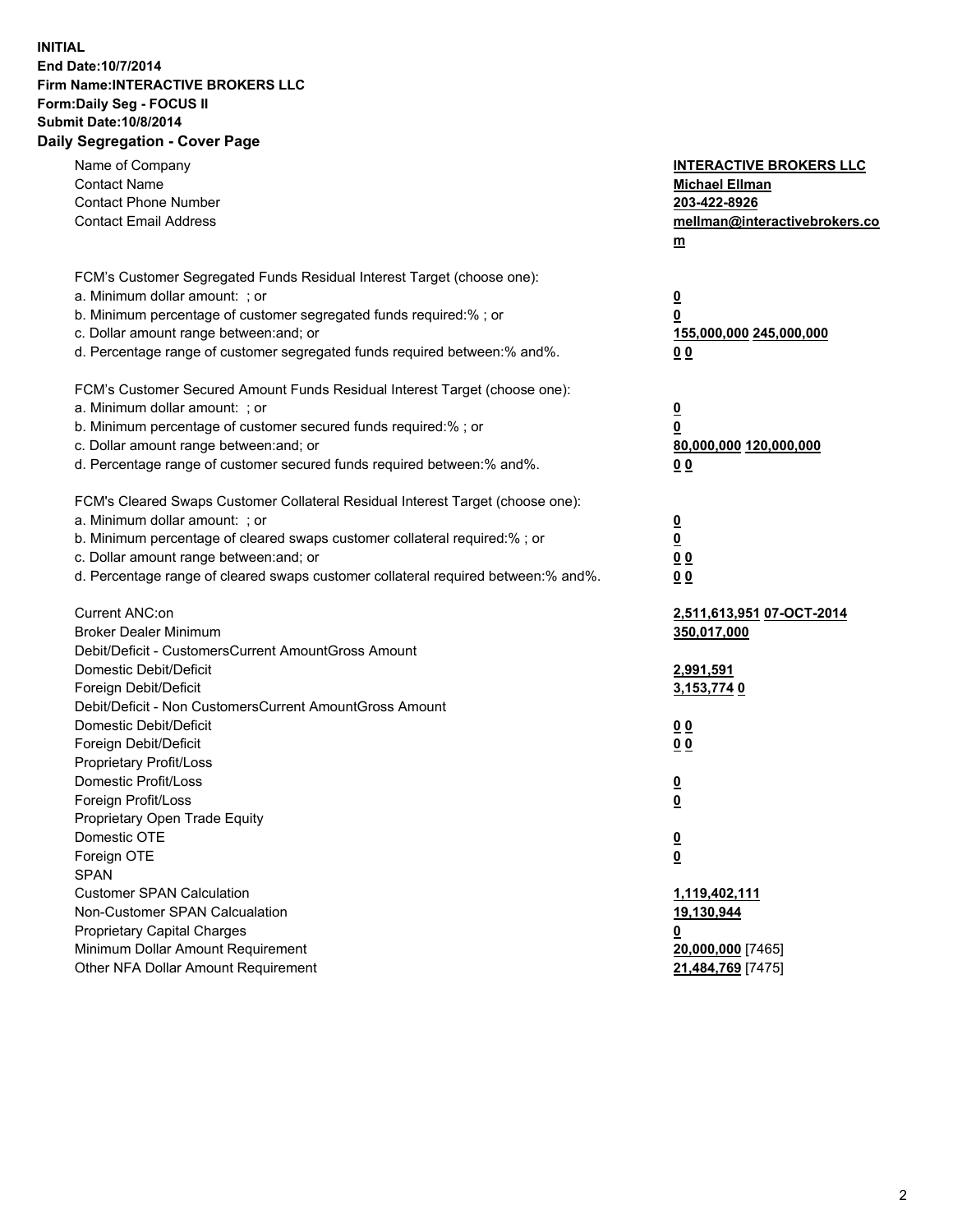## **INITIAL End Date:10/7/2014 Firm Name:INTERACTIVE BROKERS LLC Form:Daily Seg - FOCUS II Submit Date:10/8/2014 Daily Segregation - Secured Amounts**

|     | Dany Ocgregation - Oceanea Annoanta                                                                        |                                          |
|-----|------------------------------------------------------------------------------------------------------------|------------------------------------------|
|     | Foreign Futures and Foreign Options Secured Amounts                                                        |                                          |
|     | Amount required to be set aside pursuant to law, rule or regulation of a foreign                           | $0$ [7305]                               |
|     | government or a rule of a self-regulatory organization authorized thereunder                               |                                          |
| 1.  | Net ledger balance - Foreign Futures and Foreign Option Trading - All Customers                            |                                          |
|     | A. Cash                                                                                                    | 311,512,409 [7315]                       |
|     | B. Securities (at market)                                                                                  | $0$ [7317]                               |
| 2.  | Net unrealized profit (loss) in open futures contracts traded on a foreign board of trade                  | 4,005,297 [7325]                         |
| 3.  | Exchange traded options                                                                                    |                                          |
|     | a. Market value of open option contracts purchased on a foreign board of trade                             | 47,506 [7335]                            |
|     | b. Market value of open contracts granted (sold) on a foreign board of trade                               | <mark>-259,482</mark> [7337]             |
| 4.  | Net equity (deficit) (add lines 1.2. and 3.)                                                               | 307,295,136 [7345]                       |
| 5.  | Account liquidating to a deficit and account with a debit balances - gross amount                          | <u>3,153,774</u> [7351]                  |
|     | Less: amount offset by customer owned securities                                                           | 0 [7352] 3,153,774 [7354]                |
| 6.  | Amount required to be set aside as the secured amount - Net Liquidating Equity                             | 310,448,910 [7355]                       |
|     | Method (add lines 4 and 5)                                                                                 |                                          |
| 7.  | Greater of amount required to be set aside pursuant to foreign jurisdiction (above) or line                | 310,448,910 [7360]                       |
|     | 6.                                                                                                         |                                          |
|     | FUNDS DEPOSITED IN SEPARATE REGULATION 30.7 ACCOUNTS                                                       |                                          |
| 1.  | Cash in banks                                                                                              |                                          |
|     | A. Banks located in the United States                                                                      | 356,518,703 [7500]                       |
|     | B. Other banks qualified under Regulation 30.7                                                             | 0 [7520] 356,518,703 [7530]              |
| 2.  | Securities                                                                                                 |                                          |
|     | A. In safekeeping with banks located in the United States                                                  | $0$ [7540]                               |
|     | B. In safekeeping with other banks qualified under Regulation 30.7                                         | 0 [7560] 0 [7570]                        |
| 3.  | Equities with registered futures commission merchants                                                      |                                          |
|     | A. Cash                                                                                                    | $0$ [7580]                               |
|     | <b>B.</b> Securities                                                                                       | $0$ [7590]                               |
|     | C. Unrealized gain (loss) on open futures contracts                                                        | $0$ [7600]                               |
|     | D. Value of long option contracts                                                                          | $0$ [7610]                               |
|     | E. Value of short option contracts                                                                         | 0 [7615] 0 [7620]                        |
| 4.  | Amounts held by clearing organizations of foreign boards of trade                                          |                                          |
|     | A. Cash                                                                                                    | $0$ [7640]                               |
|     | <b>B.</b> Securities                                                                                       | $0$ [7650]                               |
|     | C. Amount due to (from) clearing organization - daily variation                                            | $0$ [7660]                               |
|     | D. Value of long option contracts                                                                          | $0$ [7670]                               |
|     | E. Value of short option contracts                                                                         | 0 [7675] 0 [7680]                        |
| 5.  | Amounts held by members of foreign boards of trade                                                         |                                          |
|     | A. Cash                                                                                                    | 54,882,269 [7700]                        |
|     | <b>B.</b> Securities                                                                                       | $0$ [7710]                               |
|     | C. Unrealized gain (loss) on open futures contracts                                                        | 168,056 [7720]                           |
|     | D. Value of long option contracts                                                                          | 47,504 [7730]                            |
|     | E. Value of short option contracts                                                                         | <u>-259,472</u> [7735] 54,838,357 [7740] |
| 6.  | Amounts with other depositories designated by a foreign board of trade                                     | $0$ [7760]                               |
| 7.  | Segregated funds on hand                                                                                   | $0$ [7765]                               |
| 8.  | Total funds in separate section 30.7 accounts                                                              | 411,357,060 [7770]                       |
| 9.  | Excess (deficiency) Set Aside for Secured Amount (subtract line 7 Secured Statement<br>Page 1 from Line 8) | 100,908,150 [7380]                       |
| 10. | Management Target Amount for Excess funds in separate section 30.7 accounts                                | 80,000,000 [7780]                        |
| 11. | Excess (deficiency) funds in separate 30.7 accounts over (under) Management Target                         | 20,908,150 [7785]                        |
|     |                                                                                                            |                                          |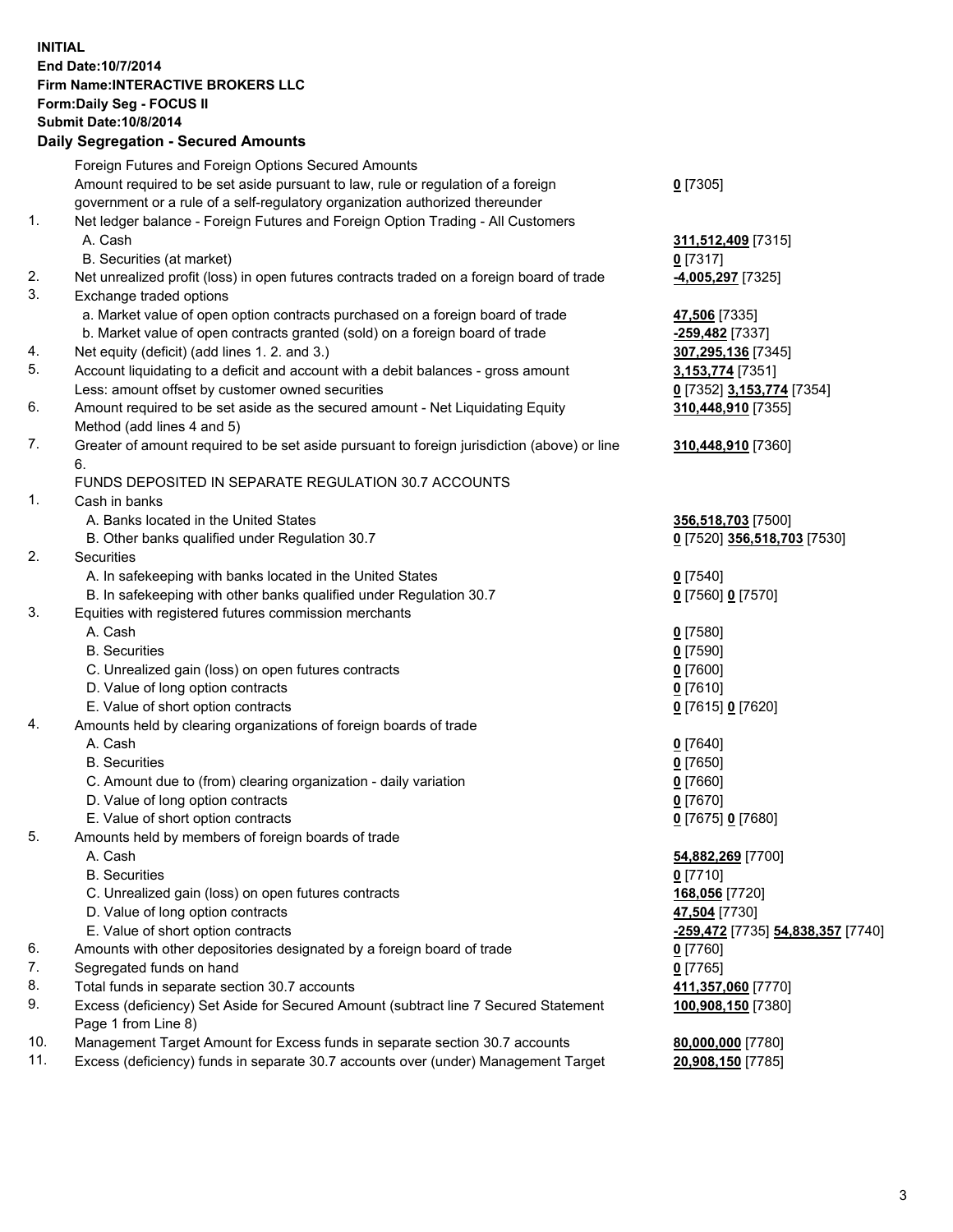**INITIAL End Date:10/7/2014 Firm Name:INTERACTIVE BROKERS LLC Form:Daily Seg - FOCUS II Submit Date:10/8/2014 Daily Segregation - Segregation Statement** SEGREGATION REQUIREMENTS(Section 4d(2) of the CEAct) 1. Net ledger balance A. Cash **2,375,147,535** [7010] B. Securities (at market) **0** [7020] 2. Net unrealized profit (loss) in open futures contracts traded on a contract market **30,890,508** [7030] 3. Exchange traded options A. Add market value of open option contracts purchased on a contract market **108,244,700** [7032] B. Deduct market value of open option contracts granted (sold) on a contract market **-209,447,932** [7033] 4. Net equity (deficit) (add lines 1, 2 and 3) **2,304,834,811** [7040] 5. Accounts liquidating to a deficit and accounts with debit balances - gross amount **2,991,591** [7045] Less: amount offset by customer securities **0** [7047] **2,991,591** [7050] 6. Amount required to be segregated (add lines 4 and 5) **2,307,826,402** [7060] FUNDS IN SEGREGATED ACCOUNTS 7. Deposited in segregated funds bank accounts A. Cash **405,350,565** [7070] B. Securities representing investments of customers' funds (at market) **1,107,529,563** [7080] C. Securities held for particular customers or option customers in lieu of cash (at market) **0** [7090] 8. Margins on deposit with derivatives clearing organizations of contract markets A. Cash **10,920,806** [7100] B. Securities representing investments of customers' funds (at market) **113,520,970** [7110] C. Securities held for particular customers or option customers in lieu of cash (at market) **0** [7120] 9. Net settlement from (to) derivatives clearing organizations of contract markets **-3,737,147** [7130] 10. Exchange traded options A. Value of open long option contracts **2,860,764** [7132] B. Value of open short option contracts **-8,064,688** [7133] 11. Net equities with other FCMs A. Net liquidating equity **-75,993,362** [7140] B. Securities representing investments of customers' funds (at market) **959,960,132** [7160] C. Securities held for particular customers or option customers in lieu of cash (at market) **0** [7170] 12. Segregated funds on hand **0** [7150] 13. Total amount in segregation (add lines 7 through 12) **2,512,347,603** [7180] 14. Excess (deficiency) funds in segregation (subtract line 6 from line 13) **204,521,201** [7190] 15. Management Target Amount for Excess funds in segregation **155,000,000** [7194]

16. Excess (deficiency) funds in segregation over (under) Management Target Amount Excess

**49,521,201** [7198]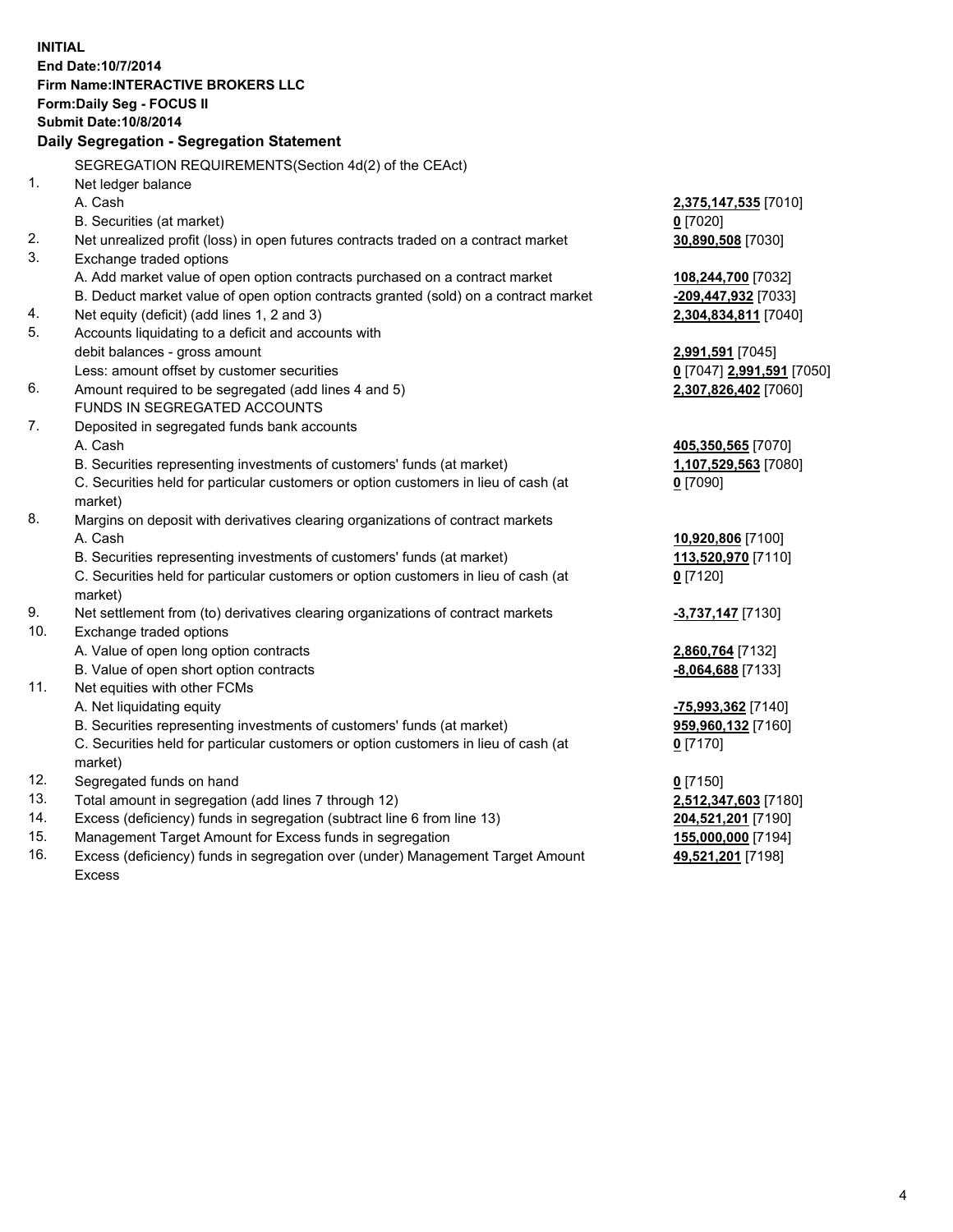## **INITIAL End Date:10/7/2014 Firm Name:INTERACTIVE BROKERS LLC Form:Daily Seg - FOCUS II Submit Date:10/8/2014 Daily Segregation - Supplemental**

| $\blacksquare$ | Total gross margin deficiencies - Segregated Funds Origin                              | 516,121 [9100] |
|----------------|----------------------------------------------------------------------------------------|----------------|
| $\sim$         | Total gross margin deficiencies - Secured Funds Origin                                 | 21,962 [9101]  |
| $\blacksquare$ | Total gross margin deficiencies - Cleared Swaps Customer Collateral Funds Origin       | $0$ [9102]     |
| $\blacksquare$ | Total gross margin deficiencies - Noncustomer and Proprietary Accounts Origin          | $0$ [9103]     |
| $\blacksquare$ | Total number of accounts contributing to total gross margin deficiencies - Segregated  | 26 [9104]      |
|                | Funds Origin                                                                           |                |
| $\blacksquare$ | Total number of accounts contributing to total gross margin deficiencies - Secured     | $3$ [9105]     |
|                | Funds Origin                                                                           |                |
| $\blacksquare$ | Total number of accounts contributing to the total gross margin deficiencies - Cleared | $0$ [9106]     |
|                | Swaps Customer Collateral Funds Origin                                                 |                |
| $\blacksquare$ | Total number of accounts contributing to the total gross margin deficiencies -         | $0$ [9107]     |
|                | Noncustomer and Proprietary Accounts Origin                                            |                |
| ۰              | Upload a copy of the firm's daily margin report the FCM uses to issue margin calls     |                |
|                | which corresponds with the reporting date.                                             |                |

10.07.2014 Commodity Margin Deficiency Report.xls